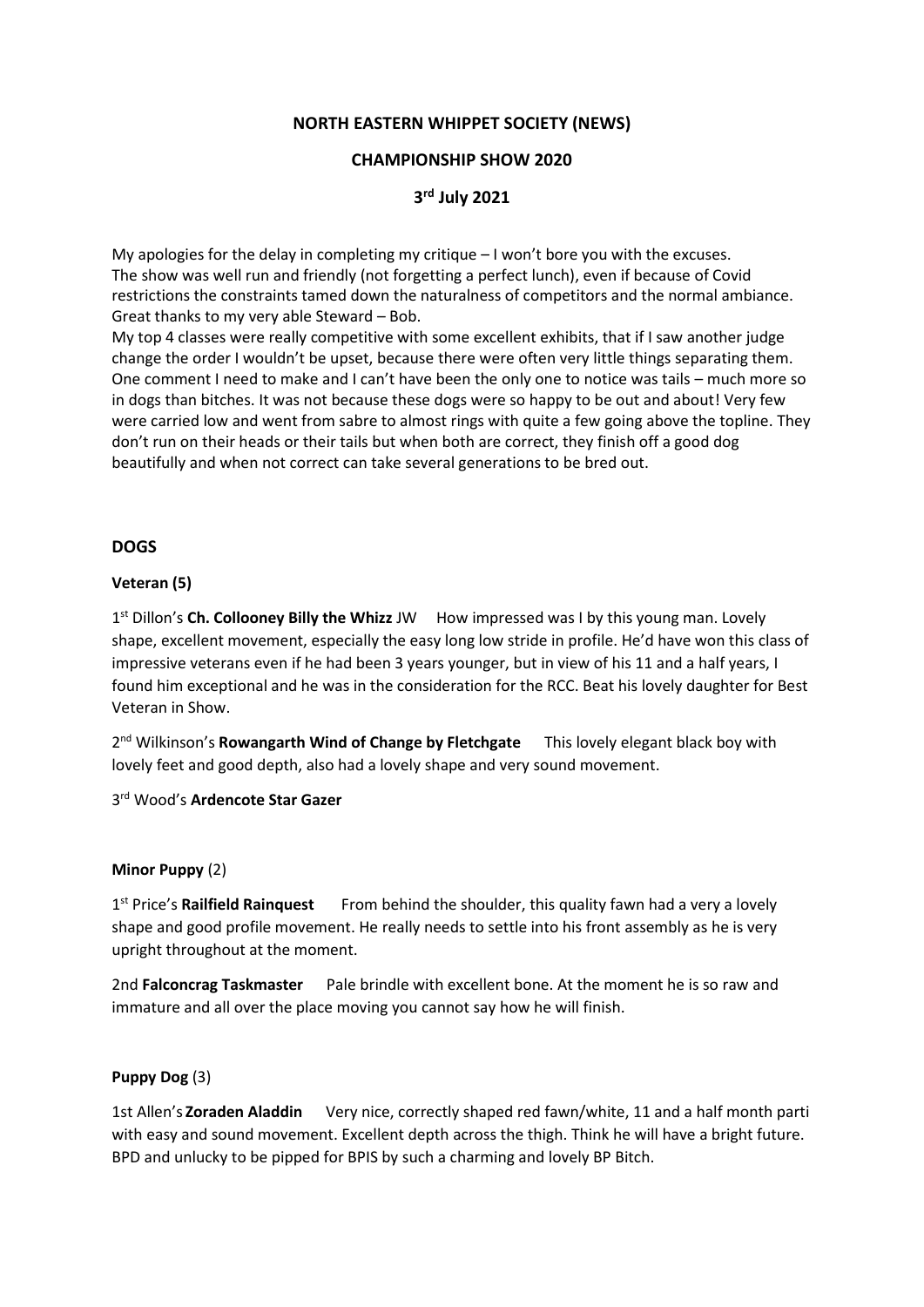2nd Winkley-Palmer & Poole's **Edenwhip Can I Be Him** Quality deep golden fawn dog with excellent movement. At only 6 and a half months his topline especially is raw and hopefully will be softened with maturity to help him fulfil his promise.

3rd Price's **Railfield Rainquest**

## **Junior** (4)

1st Shepherd's Kidaruka **It's Showtime at Oxana** Another attractive fawn and white, very mature, lovely head, ears and neck. Easy profile movement.

2nd Poole's **Crosscop Twist and Shout** More my type, but not yet as together as the winner when moving.

3rd Winter & Yeates **Lolani Coffee Amour**

### **Yearling** (2)

1st Metcalfe's **Aarminias Dance Like a Dafty** Another nice pale fawn with white, lovely head and excellent long neck and lay into shoulders, super back end.

2<sup>nd</sup> Walton's Gazenoth Gugh Nice golden fawn with white trim, good head and expression, good depth across the thigh and well ribbed back, not as together yet as winner.

### **Novice** (7)

1<sup>st</sup> Tyson's Starceylon Summer Bran Really impressed by this lovely black, he has so much going for him. Nice size and shape, no exaggerations, but still scopey. I mustn't use the expression 'mismarked', but his white into black markings were hard to read when he was moving, but he did move very nicely. Sweet head and expression, nice neck and shoulders, excellent feet, good depth of brisket, even more so if you realise, he has a white line for the bottom 1cm or so. I would say to his handler that she really must wear pale or contrasting trousers (not white either), so that his lovely shape stands out. Wishing him the future he deserves.

2 nd Shepherd's **Kidaruka It's Showtime at Oxana** (see Junior)

3rd Lipton's **Shiny Sensations Two Kinds of** 

## **Graduate** (6)

1st Price's Railfield Rainomen for Silkdance JW Another I really liked, a handsome foxy red boy. He has a lovely shape, is solid, yet retains an elegance. Good length and nice depth across the thigh. Another whose profile movement was long and easy, rather than flash. Wasn't to generous to his handler in the challenge.

2nd Newton's **Nevedith De Silva** All quality but needs to settle into his frame.

3 rd Metcalfe's **Aarminias Dance Like a Dafty** (see Yearling)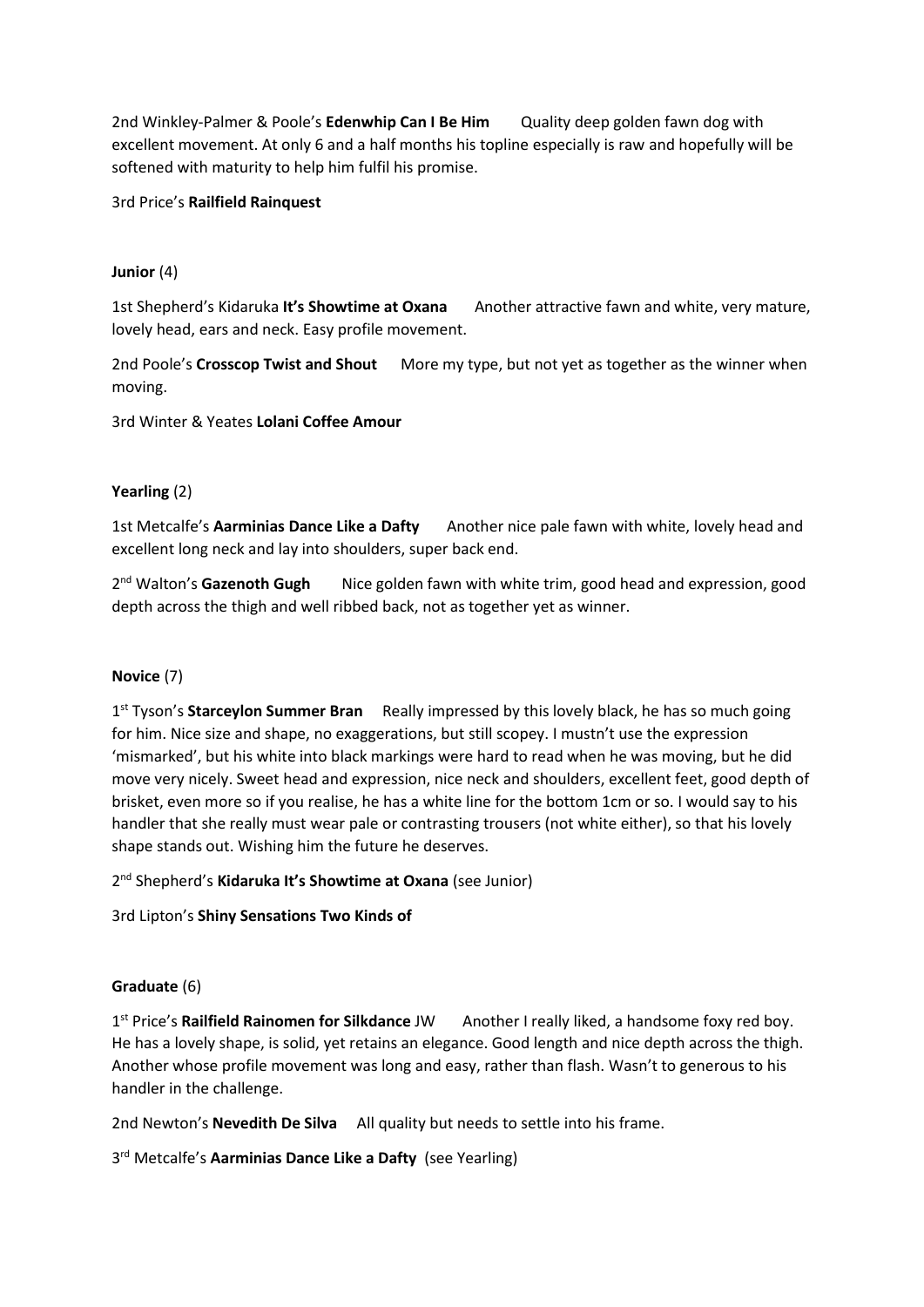## **Post Graduate** (7)

1st Trouton's Runnel Run for Fun Very much my type, lovely head, expression and ears, balanced front and rear, good underline. Smiling all over again when I remember his beautiful, elegant and easy profile movement.

2<sup>nd</sup> Winkley-Palmer & Poole's Edenwhip Wayne's World Another golden fawn teeming with quality and elegance. Nice head and neck, angulation and very nice profile movement.

3<sup>rd</sup> Brooks' Rushden Hello Look at Me (see Racing/coursing)

### **Mid Limit** (8)

1<sup>st</sup> Winstone's Lolani Moonshine Over Monelli JW This lovely and elegant nice sized fawn/white dog topped this class of lovely dogs by everything being correct without exaggeration, very attractive head and expression, lovely bladed bone, wonderful underline, particularly good front movement coming from a lovely angulated and correct constructed front assembly, fought hard in the challenge, eventually just pipped into RCC, but I think a title is waiting for him.

2<sup>nd</sup> Ellis' Oakbark Marksman for Railfield Another cracking quality dog, nice outline, very sound and unlucky to meet the winner.

3rd Barkas' **Jimanica Just Dreaming**

### **Limit** (5)

1 st Winter & Yeates **Zoraden Bright Star** Aptly named, fantastic outline, red fawn/white parti. Extremely sound movement, super fit condition, lovely coat. Was delighted to find him in the Racing/Coursing class, to have such quality whilst showing that they are fit for function is a great compliment to a breeder, definitely in the mix for the CC.

2<sup>nd</sup> Marston-Pollock & William's **Falconcrag Game Changer** Another fawn of great quality, lovely head, blade bone and excellent front assembly, good depth of thigh, covered the ground standing and whilst moving soundly.

3 rd Ainscough's **Kidaruka Mother of Mercy**

### **Open** (9)

1<sup>st</sup> Neale's Ch Runaround Starman at Stormalong JW Not only was this gorgeous fawn boy of immense quality, he was the soundest mover of the day, in fact I think he is possibly the soundest mover I have ever known; I wouldn't change 1mm of him coming and going and with his totally correct construction he had the ability to extend in a lovely easy low-profile stride. His underline is exceptionally good and hard to find these days. He had a lovely head, expression and ears, excellent shoulders, spring of rib and wonderfully constructed back end. I felt privileged to give him the CC, I believe it to be his fourth.